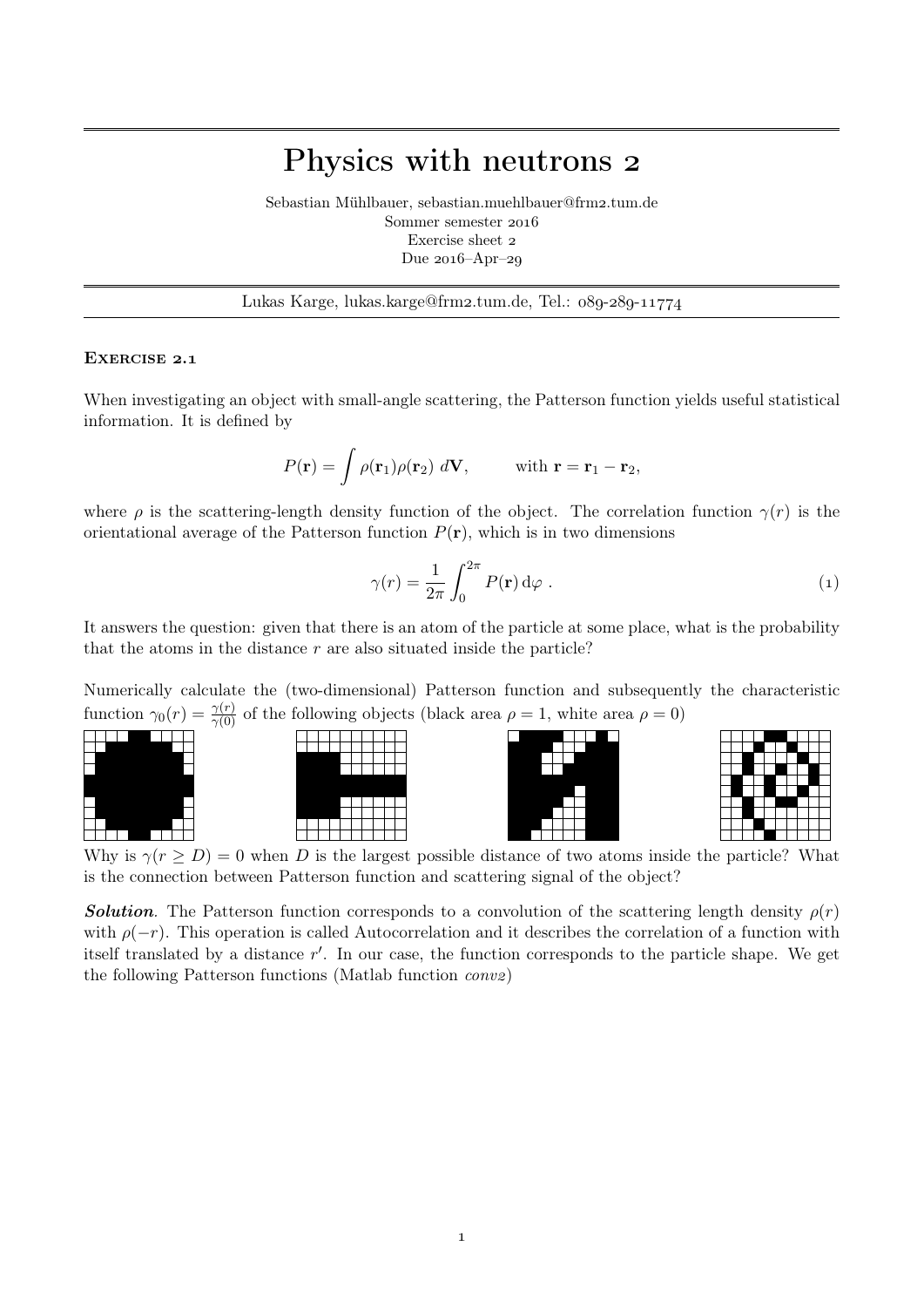

Certain characteristics of the particle shape are still visible in this representation. In the next step we perform the radial integration around the centre to get the characteristic function of the particle



The characteristic function is important for interpreting scattering data, since the Wiener-Khinchin theorem states that the Fourier transform of the patterson function is equal the squared Fourier transform of the scattering length density, e.g. the scattering signal

$$
|\mathcal{F}(\rho)|^2 = |\mathcal{F}(P)|.
$$

Consequently, we can calculate the radial averaged scattering signal by performing the radial Fourier transform of the characteristic



As a cross check we calculate the scattering signal in both ways, from the Patterson function and the squared Fourier transform of the scattering length density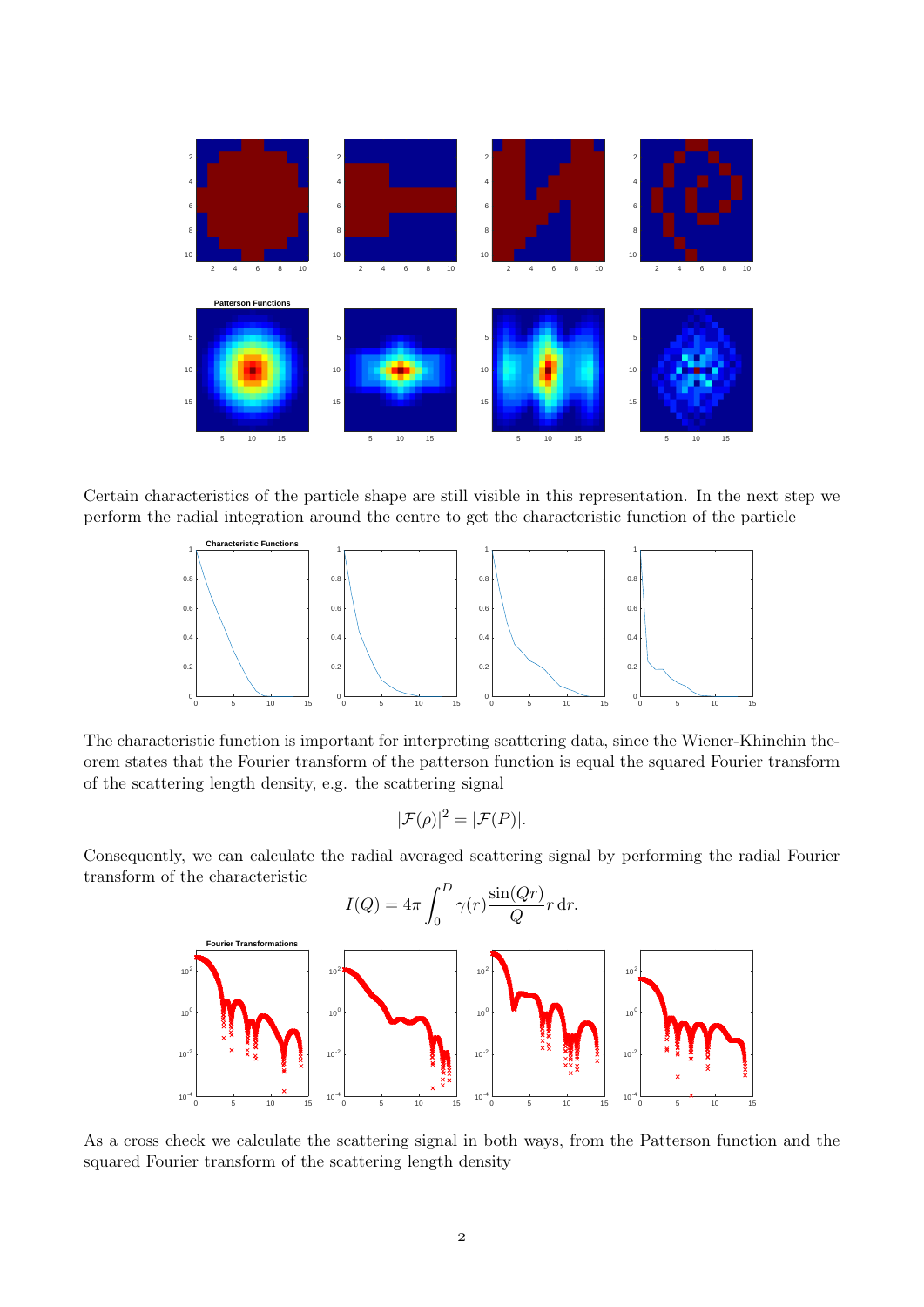

 $\Box$ 

## EXERCISE 2.2

To obtain Porod's law, an intermediate step is to integrate the central formula for the scattered intensity  $I$  as a function of the absolute value of the scattering vector  $Q$ ,

$$
I(Q) = 4\pi \int_0^D \gamma(r) \frac{\sin(Qr)}{Q} r \, dr \tag{2}
$$

Solve the integral.

Solution. The integration has to be done in parts,

$$
I(Q) = 4\pi \int_0^D \underbrace{\gamma(r)r}_{u} \underbrace{\sin(Qr)}_{v'} dr
$$
 (3)

yielding

$$
I(Q) = 4\pi \left\{ \underbrace{\left[ \gamma(r)r\left(\frac{-\cos(Qr)}{Q^2}\right) \right]_0^D}_{=0} - \int_0^D \left( \gamma'(r)r + \gamma(r) \right) \left( \frac{-\cos(Qr)}{Q^2} \right) \, \mathrm{d}r \right\} \,. \tag{4}
$$

The first term is zero because  $\gamma(D) = 0$ . One step further, one arrives at

$$
I(Q) = -4\pi \left\{ \frac{-\gamma'(D)D\sin(QD)}{Q^3} + \int_0^D \gamma''(r)r \frac{\sin(Qr)}{Q^3} dr + 2\int_0^D \gamma'(r)\frac{\sin(Qr)}{Q^3} dr \right\}.
$$
 (5)

In the last step, we use that

$$
(r\gamma(r))''' = 3\gamma''(r) + r\gamma'''(r)
$$
\n(6)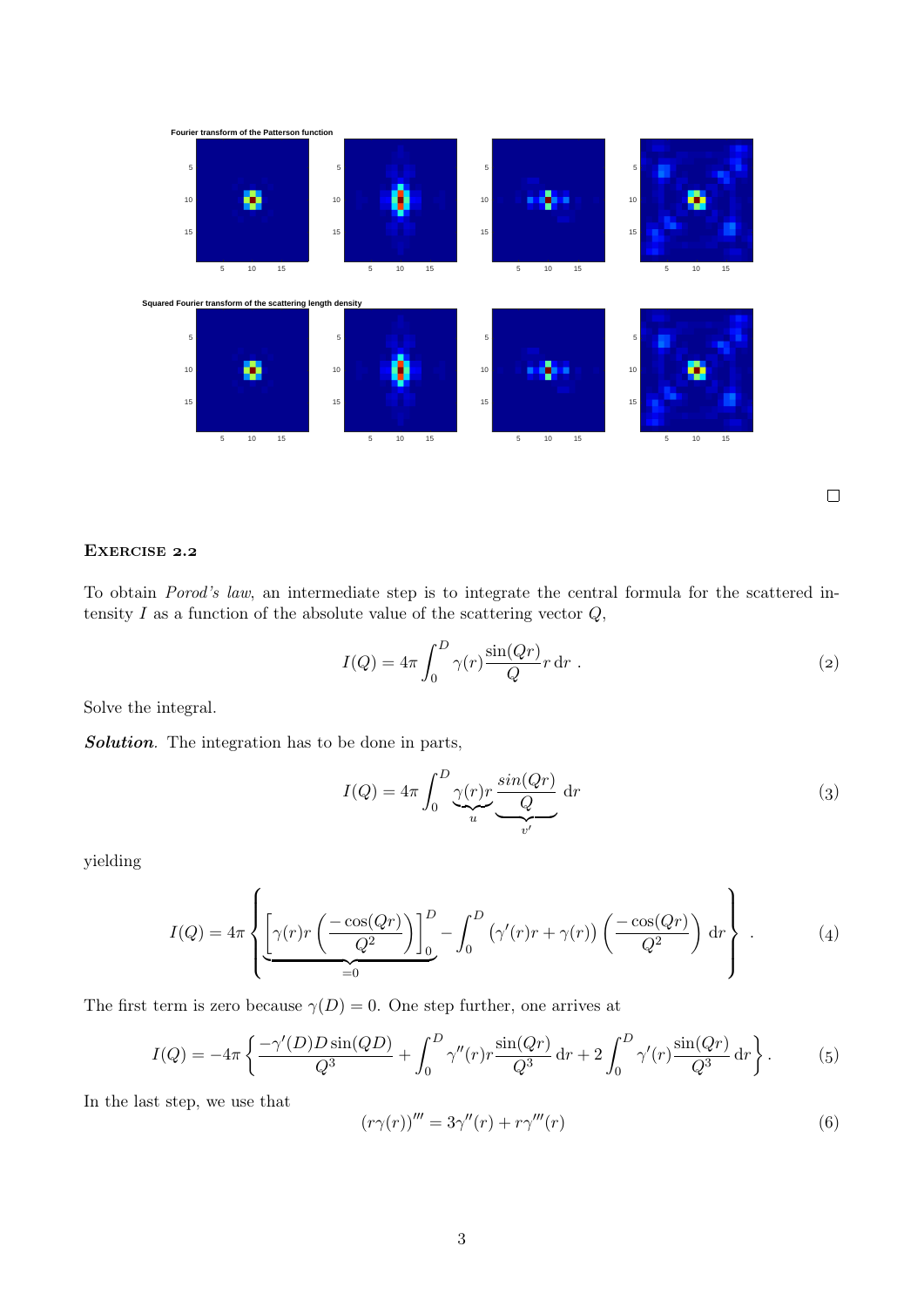to obtain

$$
I(Q) = -\frac{8\pi}{Q^4} \gamma'(0) + \frac{4\pi}{Q^3} D\gamma'(D) \sin(QD)
$$
  
+  $\frac{4\pi}{Q^4} [2\gamma'(D) + D\gamma''(D)] \cos(QD)$   
-  $\frac{4\pi}{Q^4} \int_0^D (r\gamma(r))''' \cos(Qr) dr$ . (7)

## EXERCISE 2.3

Consider an emulsion of hexane droplets (diameter about 100 nm) in water, stabilized by the (protonated) phospholipid DMPC. Hexane  $(C_6H_{14})$  has a density of  $659 \text{ kg/m}^3$ , Hexane-d14  $(C_6D_{14})$  767 kg/m<sup>3</sup>, water (H<sub>2</sub>O) 1000 kg/m<sup>3</sup>, and heavy water (D<sub>2</sub>O) 1105 kg/m<sup>3</sup>.



The aim is to obtain as much information as possible about the structure of the emulsion using small angle neutron scattering.

- . Which typical distances can be found in the sample and which of them should be observable by SANS? Assume in the following that the concentration of the emulsion droplets is very small.
- . What are the contributions of coherent and incoherent scattering, respectively?
- . In which range can you vary the scattering length density (SLD) of water and hexane by mixing protonated and deuterated substances?
- . How would you choose the scattering length densities if you would like to determine the thickness of the stabilizer layer?

**Solution.** 1. In water: O–H, H-(-O-)-H,  $H_2O-H_2O$ .

In hexane: C–H, C–C, H–(-C–)-H, H–(-C–C–)-H, ..., hexane–hexane

In the emulsifier: many intramolecular, length of molecule (\*), molecule–molecule